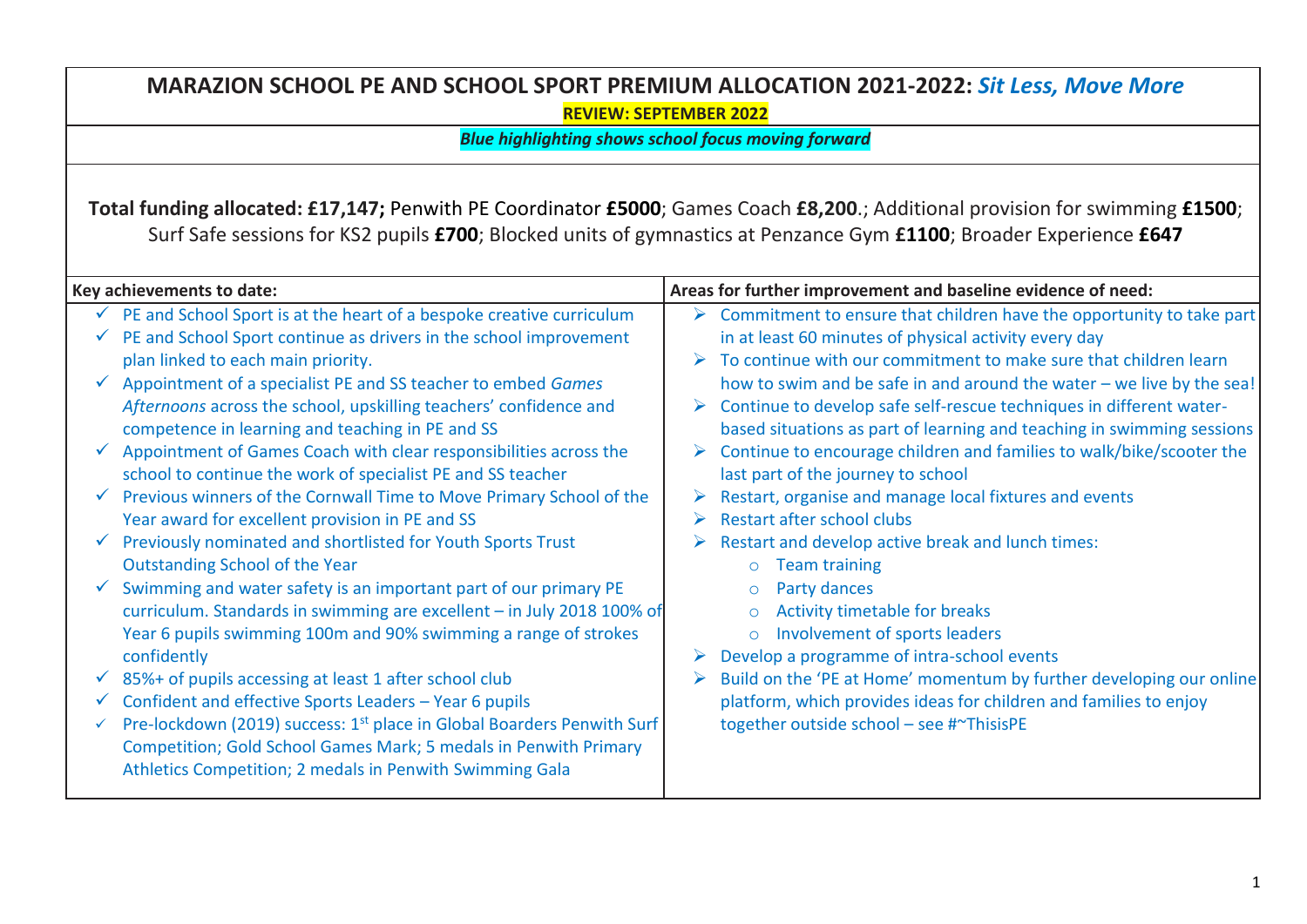| Meeting national curriculum requirements for swimming and water safety                                                                                                                                                                                                                                                                                           | Please complete all of the below:                                                                                                          |
|------------------------------------------------------------------------------------------------------------------------------------------------------------------------------------------------------------------------------------------------------------------------------------------------------------------------------------------------------------------|--------------------------------------------------------------------------------------------------------------------------------------------|
| What percentage of your Year 6 pupils could swim competently, confidently and proficiently over a distance of at least 25<br>metres when they left your primary school at the end of last academic year?<br>Note that Year 6 pupils only had a 2-week block of swimming sessions during this school year - going swimming every<br>day for 2 weeks in July 2021. | 95%                                                                                                                                        |
| What percentage of your Year 6 pupils could swim competently, confidently and proficiently over a distance of 100 metres<br>when they left your primary school at the end of last academic year?                                                                                                                                                                 | 50%                                                                                                                                        |
| What percentage of your Year 6 pupils could use a range of strokes effectively [for example, front crawl, backstroke<br>and breaststroke] when they left your primary school at the end of last academic year?                                                                                                                                                   | 95%                                                                                                                                        |
| What percentage of your Year 6 pupils could perform safe self-rescue in different water-based situations when they<br>left your primary school at the end of last academic year?                                                                                                                                                                                 | 50%                                                                                                                                        |
| Schools can choose to use the Primary PE and Sport Premium to provide additional provision for swimming but this must<br>be for activity over and above the national curriculum requirements. Have you used it in this way?                                                                                                                                      | Yes - we have a longer swimming session<br>and 2 swimming instructors for each<br>session. Also, 'Continuing swimmers' swim<br>every week. |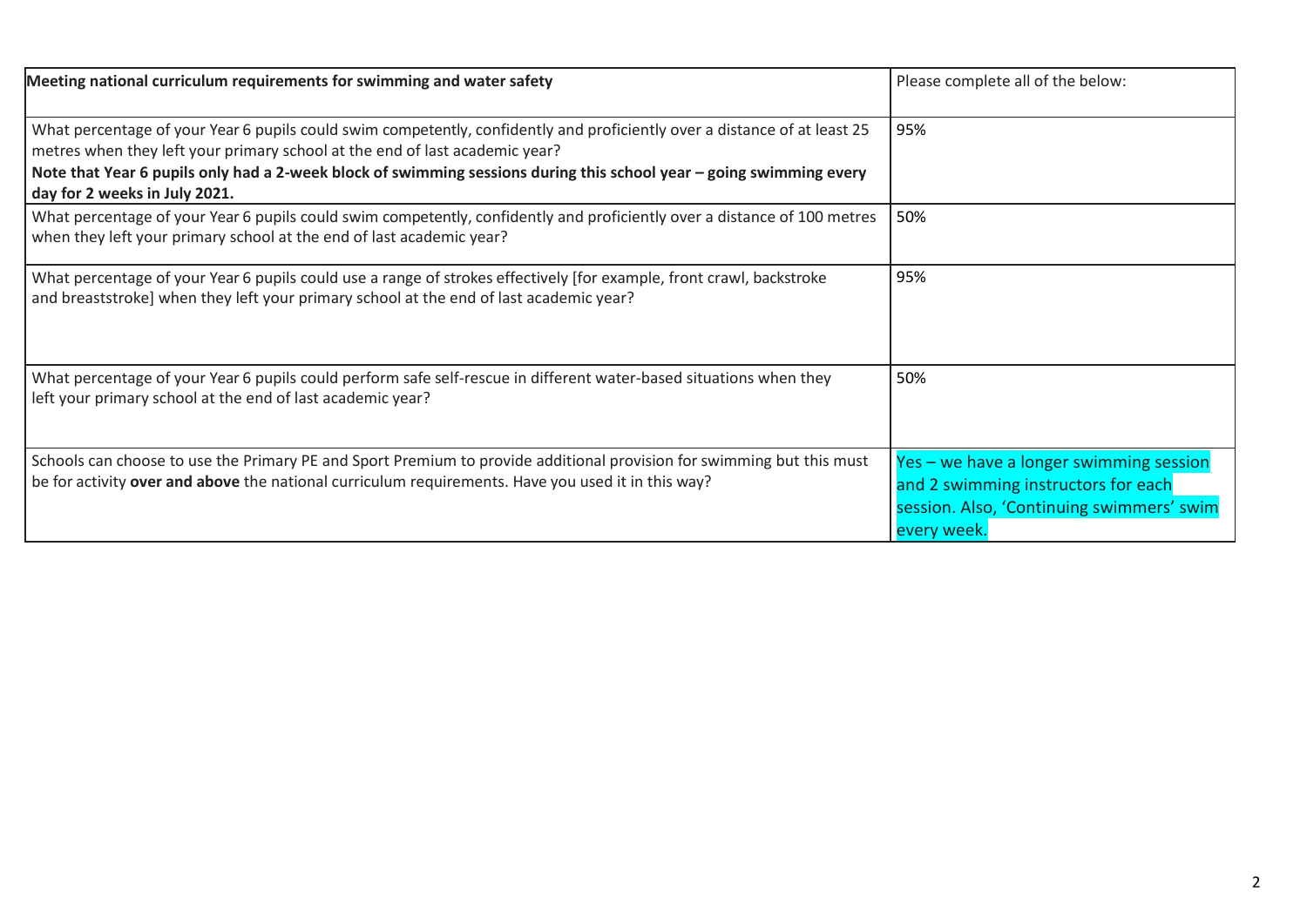Key indicator 1: The engagement of all pupils in regular physical activity – Chief Medical Officer guidelines recommend that primary school children undertake at least 30 minutes of physical activity a day in school

| School focus with clarity on                                                                                                                                                                                                                                                                                                                                                                                                                                            | Actions to achieve:                                                                                                                                                                                                                                                                                                                                                                                                                                                                                                                                                                                          | Funding           | Evidence and impact:                                                                                                                                                                                                                                                                                                                                                                                                                                                                                                                                                    | Sustainability and suggested                                                                                                                                                                                                                               |
|-------------------------------------------------------------------------------------------------------------------------------------------------------------------------------------------------------------------------------------------------------------------------------------------------------------------------------------------------------------------------------------------------------------------------------------------------------------------------|--------------------------------------------------------------------------------------------------------------------------------------------------------------------------------------------------------------------------------------------------------------------------------------------------------------------------------------------------------------------------------------------------------------------------------------------------------------------------------------------------------------------------------------------------------------------------------------------------------------|-------------------|-------------------------------------------------------------------------------------------------------------------------------------------------------------------------------------------------------------------------------------------------------------------------------------------------------------------------------------------------------------------------------------------------------------------------------------------------------------------------------------------------------------------------------------------------------------------------|------------------------------------------------------------------------------------------------------------------------------------------------------------------------------------------------------------------------------------------------------------|
| intended impact on pupils:                                                                                                                                                                                                                                                                                                                                                                                                                                              |                                                                                                                                                                                                                                                                                                                                                                                                                                                                                                                                                                                                              | allocated:        |                                                                                                                                                                                                                                                                                                                                                                                                                                                                                                                                                                         | next steps:                                                                                                                                                                                                                                                |
| Specialist Games Coach role in<br>school to model and promote a<br>healthy, active lifestyle<br>Year 6 Sports Leaders as active<br>role models                                                                                                                                                                                                                                                                                                                          | GC works effectively across the school<br>and across the school year<br>Other staff as active role models Some staff bike to work; some staff go<br>cold swimming regularly                                                                                                                                                                                                                                                                                                                                                                                                                                  | $E8200 - GC$ role | Pupils participate in regular fixtures<br>and events in a range of sports with SS by Full Governing Board<br>opportunities for all<br>Increased opportunities to be active<br>in and out of school – Boot Camp;                                                                                                                                                                                                                                                                                                                                                         | Commitment to specialist PE and<br>PE and SS is a main driver in<br>School Improvement Plan                                                                                                                                                                |
| Pupils aspire to be more active and<br>understand that this is important in<br>building robust emotional well-being<br>and increasing self esteem<br>Development of effective active<br>break and lunch times<br>Pupils have multiple opportunities to try<br>a wide range of activities<br>Pupils have an opportunity to have a<br>voice when deciding on sporting<br>activities and also to 'find their sport.'<br>Pupils are more active at break and<br>lunch times | Aspiration that children and parents<br>will continue to walk/bike/scooter the<br>last part of the journey to school<br>Year 6 pupils train as Sports Leaders,<br>supporting PE and SS in school -<br>including leading activities at break and<br>lunchtimes and local multi-skills events<br>Timetable for GC, working with staff<br>and pupils to provide a range of<br>activities to try at break and lunch<br>Build on the 'PE at Home' momentum<br>by further developing our online<br>platform, which provides ideas for<br>children and families to enjoy together<br>outside school - see #ThisisPE |                   | Elite Club; Energy Club; active<br>lunchtimes including a daily walk at<br>the end of lunchtime (10 minutes)<br>and a daily run for some focus pupils<br>at the start of the day; exit routes<br>Pupils are more active at break and<br>lunch times and so have more time<br>to 'find their sport.' Pupils can be<br>active in a less competitive<br>environment<br>Sports Leaders are able to increase<br>their role and responsibilities during<br>break and lunch times<br>Children, and members of their<br>family, are more active at home as<br>well as in school | Commitment to increase<br>opportunities for physical activity<br>to 60 minutes a day in school<br>GC can adapt activities by<br>monitoring impact of break and<br>lunch activities, informing the PE<br>and SS curriculum<br><b>Use #ThisisPE resource</b> |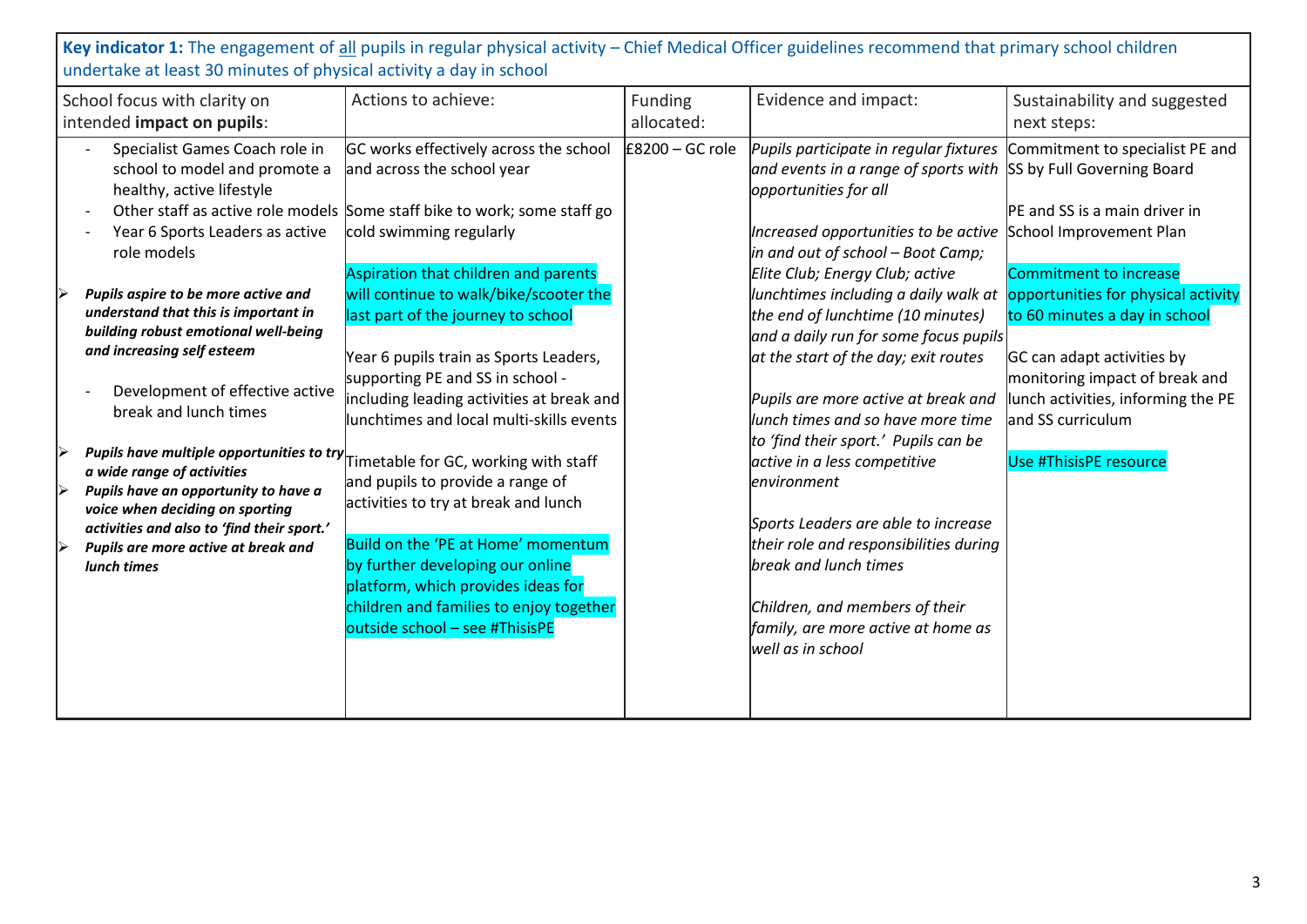| Actions to achieve:<br>Funding<br>Evidence and impact:<br>Sustainability and suggested<br>allocated:<br>next steps:<br>Annual review of 3-year SIP<br>Staff and Governor SIP Leads monitor<br>GC role – see<br>PE and School Sport have a rigorous<br>impact of PE and SS on each priority as<br>link to major priorities for school<br>above<br>part of school improvement cycle<br>improvement and so are integral to<br>Regular feedback to parents and<br>moving the school forward.<br>governors<br>PE and Sport are part of the PSHE<br>programme, including in assemblies<br>School achieved gold School Games<br>(for example, in the theme: 'Be the Best<br>Mark for 2018-19. Marazion School opportunities<br>You') and circle times<br>was externally validated for this gold<br>award.<br>The whole school follows a sporting<br>Application for annual School Games<br>Mark in order to understand how to<br>event together each term for example:<br>Pupils' attitudes to PE and SS are<br>move SS forward in a national context<br>The Cricket World Cup; The Women's<br>extremely positive.<br>Football World Cup<br>Relaunch Sit Less, Move More tagline<br>More pupils participate in sport.<br>There is a PE and SS section in the<br>Use of online platform to provide<br>weekly school newsletter and monthly<br>PE and SS are celebrated in the<br>information and feedback about PE and<br>optional PE and SS homework<br>school community<br>Sport<br>Sport tagline: Sit Less, Move More and PE<br>Whole school community is<br>kit purchased for staff for Games<br>Use school Instagram and Twitter<br>committed to the high profile of PE<br>Afternoons, school visits, fixtures and<br>accounts to provide information and<br>and SS. | Key indicator 2: The profile of PE and sport being raised across the school as a tool for whole school improvement |                          |  |  |
|-------------------------------------------------------------------------------------------------------------------------------------------------------------------------------------------------------------------------------------------------------------------------------------------------------------------------------------------------------------------------------------------------------------------------------------------------------------------------------------------------------------------------------------------------------------------------------------------------------------------------------------------------------------------------------------------------------------------------------------------------------------------------------------------------------------------------------------------------------------------------------------------------------------------------------------------------------------------------------------------------------------------------------------------------------------------------------------------------------------------------------------------------------------------------------------------------------------------------------------------------------------------------------------------------------------------------------------------------------------------------------------------------------------------------------------------------------------------------------------------------------------------------------------------------------------------------------------------------------------------------------------------------------------------------------------------------------------------------------------------------------------------|--------------------------------------------------------------------------------------------------------------------|--------------------------|--|--|
|                                                                                                                                                                                                                                                                                                                                                                                                                                                                                                                                                                                                                                                                                                                                                                                                                                                                                                                                                                                                                                                                                                                                                                                                                                                                                                                                                                                                                                                                                                                                                                                                                                                                                                                                                                   | School focus with clarity on<br>intended impact on pupils:                                                         |                          |  |  |
| Pupil conferencing about sporting                                                                                                                                                                                                                                                                                                                                                                                                                                                                                                                                                                                                                                                                                                                                                                                                                                                                                                                                                                                                                                                                                                                                                                                                                                                                                                                                                                                                                                                                                                                                                                                                                                                                                                                                 | PE and School Sport is a Driver for each                                                                           |                          |  |  |
|                                                                                                                                                                                                                                                                                                                                                                                                                                                                                                                                                                                                                                                                                                                                                                                                                                                                                                                                                                                                                                                                                                                                                                                                                                                                                                                                                                                                                                                                                                                                                                                                                                                                                                                                                                   | priority of the school improvement plan                                                                            |                          |  |  |
|                                                                                                                                                                                                                                                                                                                                                                                                                                                                                                                                                                                                                                                                                                                                                                                                                                                                                                                                                                                                                                                                                                                                                                                                                                                                                                                                                                                                                                                                                                                                                                                                                                                                                                                                                                   | (SIP) so that is sits at the heart of the                                                                          |                          |  |  |
|                                                                                                                                                                                                                                                                                                                                                                                                                                                                                                                                                                                                                                                                                                                                                                                                                                                                                                                                                                                                                                                                                                                                                                                                                                                                                                                                                                                                                                                                                                                                                                                                                                                                                                                                                                   | school curriculum                                                                                                  |                          |  |  |
|                                                                                                                                                                                                                                                                                                                                                                                                                                                                                                                                                                                                                                                                                                                                                                                                                                                                                                                                                                                                                                                                                                                                                                                                                                                                                                                                                                                                                                                                                                                                                                                                                                                                                                                                                                   |                                                                                                                    |                          |  |  |
|                                                                                                                                                                                                                                                                                                                                                                                                                                                                                                                                                                                                                                                                                                                                                                                                                                                                                                                                                                                                                                                                                                                                                                                                                                                                                                                                                                                                                                                                                                                                                                                                                                                                                                                                                                   | School Sports Board in the hall                                                                                    |                          |  |  |
|                                                                                                                                                                                                                                                                                                                                                                                                                                                                                                                                                                                                                                                                                                                                                                                                                                                                                                                                                                                                                                                                                                                                                                                                                                                                                                                                                                                                                                                                                                                                                                                                                                                                                                                                                                   | celebrates local, national and                                                                                     |                          |  |  |
|                                                                                                                                                                                                                                                                                                                                                                                                                                                                                                                                                                                                                                                                                                                                                                                                                                                                                                                                                                                                                                                                                                                                                                                                                                                                                                                                                                                                                                                                                                                                                                                                                                                                                                                                                                   | international sport                                                                                                |                          |  |  |
|                                                                                                                                                                                                                                                                                                                                                                                                                                                                                                                                                                                                                                                                                                                                                                                                                                                                                                                                                                                                                                                                                                                                                                                                                                                                                                                                                                                                                                                                                                                                                                                                                                                                                                                                                                   |                                                                                                                    |                          |  |  |
|                                                                                                                                                                                                                                                                                                                                                                                                                                                                                                                                                                                                                                                                                                                                                                                                                                                                                                                                                                                                                                                                                                                                                                                                                                                                                                                                                                                                                                                                                                                                                                                                                                                                                                                                                                   |                                                                                                                    |                          |  |  |
|                                                                                                                                                                                                                                                                                                                                                                                                                                                                                                                                                                                                                                                                                                                                                                                                                                                                                                                                                                                                                                                                                                                                                                                                                                                                                                                                                                                                                                                                                                                                                                                                                                                                                                                                                                   |                                                                                                                    |                          |  |  |
|                                                                                                                                                                                                                                                                                                                                                                                                                                                                                                                                                                                                                                                                                                                                                                                                                                                                                                                                                                                                                                                                                                                                                                                                                                                                                                                                                                                                                                                                                                                                                                                                                                                                                                                                                                   |                                                                                                                    |                          |  |  |
|                                                                                                                                                                                                                                                                                                                                                                                                                                                                                                                                                                                                                                                                                                                                                                                                                                                                                                                                                                                                                                                                                                                                                                                                                                                                                                                                                                                                                                                                                                                                                                                                                                                                                                                                                                   |                                                                                                                    |                          |  |  |
|                                                                                                                                                                                                                                                                                                                                                                                                                                                                                                                                                                                                                                                                                                                                                                                                                                                                                                                                                                                                                                                                                                                                                                                                                                                                                                                                                                                                                                                                                                                                                                                                                                                                                                                                                                   |                                                                                                                    |                          |  |  |
|                                                                                                                                                                                                                                                                                                                                                                                                                                                                                                                                                                                                                                                                                                                                                                                                                                                                                                                                                                                                                                                                                                                                                                                                                                                                                                                                                                                                                                                                                                                                                                                                                                                                                                                                                                   |                                                                                                                    |                          |  |  |
|                                                                                                                                                                                                                                                                                                                                                                                                                                                                                                                                                                                                                                                                                                                                                                                                                                                                                                                                                                                                                                                                                                                                                                                                                                                                                                                                                                                                                                                                                                                                                                                                                                                                                                                                                                   |                                                                                                                    |                          |  |  |
|                                                                                                                                                                                                                                                                                                                                                                                                                                                                                                                                                                                                                                                                                                                                                                                                                                                                                                                                                                                                                                                                                                                                                                                                                                                                                                                                                                                                                                                                                                                                                                                                                                                                                                                                                                   |                                                                                                                    |                          |  |  |
|                                                                                                                                                                                                                                                                                                                                                                                                                                                                                                                                                                                                                                                                                                                                                                                                                                                                                                                                                                                                                                                                                                                                                                                                                                                                                                                                                                                                                                                                                                                                                                                                                                                                                                                                                                   |                                                                                                                    |                          |  |  |
|                                                                                                                                                                                                                                                                                                                                                                                                                                                                                                                                                                                                                                                                                                                                                                                                                                                                                                                                                                                                                                                                                                                                                                                                                                                                                                                                                                                                                                                                                                                                                                                                                                                                                                                                                                   |                                                                                                                    |                          |  |  |
|                                                                                                                                                                                                                                                                                                                                                                                                                                                                                                                                                                                                                                                                                                                                                                                                                                                                                                                                                                                                                                                                                                                                                                                                                                                                                                                                                                                                                                                                                                                                                                                                                                                                                                                                                                   |                                                                                                                    |                          |  |  |
|                                                                                                                                                                                                                                                                                                                                                                                                                                                                                                                                                                                                                                                                                                                                                                                                                                                                                                                                                                                                                                                                                                                                                                                                                                                                                                                                                                                                                                                                                                                                                                                                                                                                                                                                                                   | levents                                                                                                            | feedback about PE and SS |  |  |
|                                                                                                                                                                                                                                                                                                                                                                                                                                                                                                                                                                                                                                                                                                                                                                                                                                                                                                                                                                                                                                                                                                                                                                                                                                                                                                                                                                                                                                                                                                                                                                                                                                                                                                                                                                   |                                                                                                                    |                          |  |  |
| PE and SS provision is adapted for                                                                                                                                                                                                                                                                                                                                                                                                                                                                                                                                                                                                                                                                                                                                                                                                                                                                                                                                                                                                                                                                                                                                                                                                                                                                                                                                                                                                                                                                                                                                                                                                                                                                                                                                | ▶                                                                                                                  |                          |  |  |
| pupils from further actions in SIP                                                                                                                                                                                                                                                                                                                                                                                                                                                                                                                                                                                                                                                                                                                                                                                                                                                                                                                                                                                                                                                                                                                                                                                                                                                                                                                                                                                                                                                                                                                                                                                                                                                                                                                                |                                                                                                                    |                          |  |  |
| <b>Pupils are aware of the importance of</b>                                                                                                                                                                                                                                                                                                                                                                                                                                                                                                                                                                                                                                                                                                                                                                                                                                                                                                                                                                                                                                                                                                                                                                                                                                                                                                                                                                                                                                                                                                                                                                                                                                                                                                                      |                                                                                                                    |                          |  |  |
| <b>PE and SS at Marazion School and that</b>                                                                                                                                                                                                                                                                                                                                                                                                                                                                                                                                                                                                                                                                                                                                                                                                                                                                                                                                                                                                                                                                                                                                                                                                                                                                                                                                                                                                                                                                                                                                                                                                                                                                                                                      |                                                                                                                    |                          |  |  |
| sport is for life - building character,                                                                                                                                                                                                                                                                                                                                                                                                                                                                                                                                                                                                                                                                                                                                                                                                                                                                                                                                                                                                                                                                                                                                                                                                                                                                                                                                                                                                                                                                                                                                                                                                                                                                                                                           |                                                                                                                    |                          |  |  |
| developing resilience, determination                                                                                                                                                                                                                                                                                                                                                                                                                                                                                                                                                                                                                                                                                                                                                                                                                                                                                                                                                                                                                                                                                                                                                                                                                                                                                                                                                                                                                                                                                                                                                                                                                                                                                                                              |                                                                                                                    |                          |  |  |
| and self-belief and instilling virtues such<br>as friendship and fair play                                                                                                                                                                                                                                                                                                                                                                                                                                                                                                                                                                                                                                                                                                                                                                                                                                                                                                                                                                                                                                                                                                                                                                                                                                                                                                                                                                                                                                                                                                                                                                                                                                                                                        |                                                                                                                    |                          |  |  |
| Pupils are aware of the local, national                                                                                                                                                                                                                                                                                                                                                                                                                                                                                                                                                                                                                                                                                                                                                                                                                                                                                                                                                                                                                                                                                                                                                                                                                                                                                                                                                                                                                                                                                                                                                                                                                                                                                                                           |                                                                                                                    |                          |  |  |
| and global power of sport                                                                                                                                                                                                                                                                                                                                                                                                                                                                                                                                                                                                                                                                                                                                                                                                                                                                                                                                                                                                                                                                                                                                                                                                                                                                                                                                                                                                                                                                                                                                                                                                                                                                                                                                         |                                                                                                                    |                          |  |  |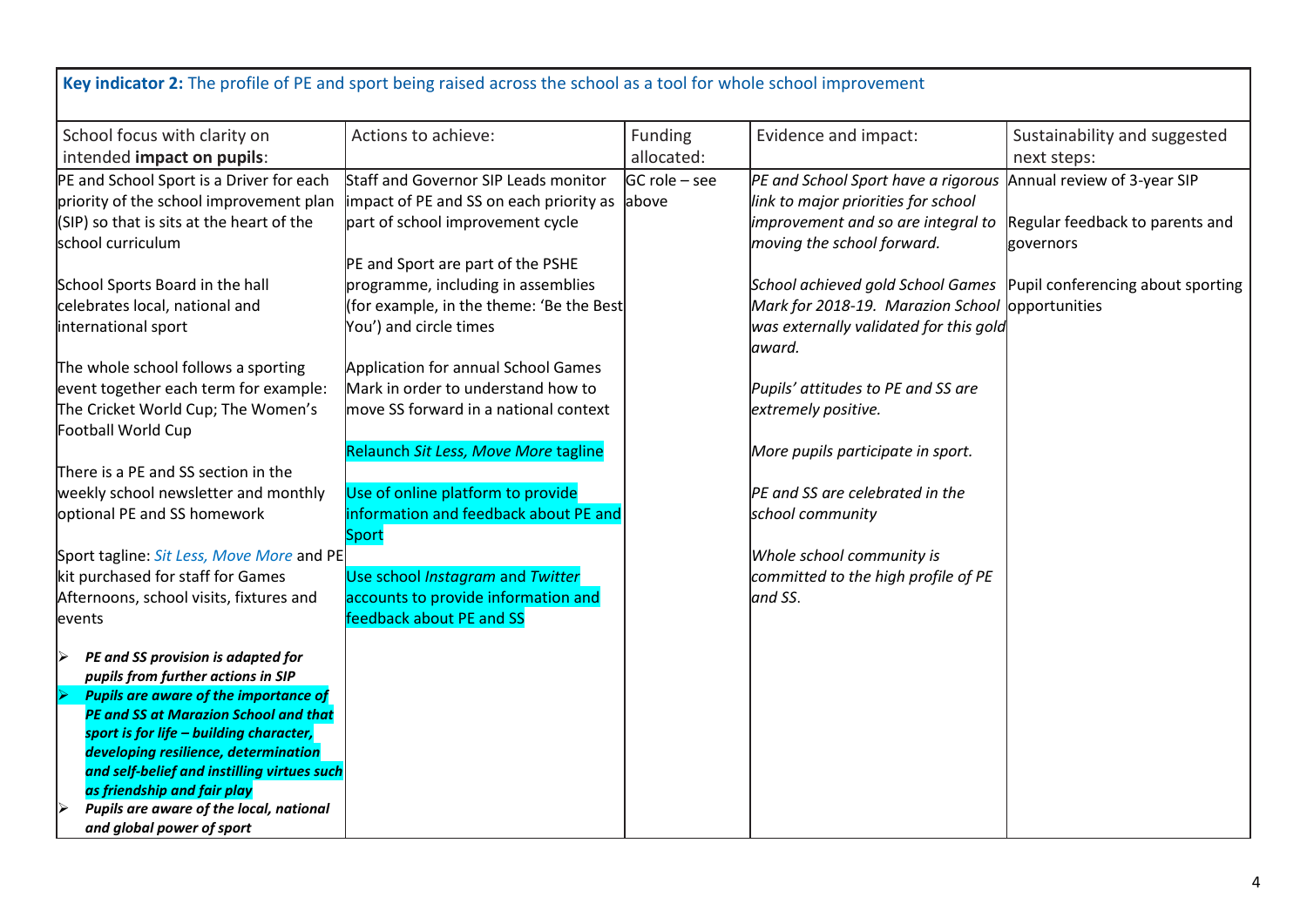|                                                |                                                                             | Funding<br>allocated: | Evidence and impact:                                             | Sustainability and suggested<br>next steps:                   |
|------------------------------------------------|-----------------------------------------------------------------------------|-----------------------|------------------------------------------------------------------|---------------------------------------------------------------|
| Games Afternoons (GAs), developed              | Teachers to continue to work                                                | GC role – see         | Staff confidently offer high quality                             | Commitment to specialist PE and                               |
| through specialist PE and SS provision,        | alongside GC during Games                                                   | labove                | <b>GAs</b>                                                       | SS by Full Governing Board                                    |
| are now established in school                  | Afternoons                                                                  |                       |                                                                  |                                                               |
|                                                |                                                                             | £5000 - Penwith       | Staff and GC work together to use PE To make Games Coach role a  |                                                               |
| Appointment of Games Coach supports            | GC to continue to provide physical                                          | PE Network            | across the curriculum                                            | permanent post in the Marazion                                |
| the PE and SS specialist provision             | development sessions for pupils in                                          |                       |                                                                  | Staff Team                                                    |
|                                                | Reception / develop PE cross                                                | £1500 -<br>Additional | Staff are up-skilled in leaning and                              |                                                               |
| Penwith PE funded activities / training        | curricular links, for example Maths of<br>the Day; active phonics           | swimming              | teaching in PE and SS                                            | Pupil/staff conferencing to<br>identify thoughts and opinions |
|                                                |                                                                             | allocation            | Staff access the support of Penwith PE about PE and SS provision |                                                               |
| Learning and teaching in swimming is a         | To continue to use funded high-                                             |                       | Co-ordinator                                                     |                                                               |
| major priority in school as we live by the     | quality local provision, for example                                        |                       |                                                                  | To continue to access funded                                  |
| sea! We have bespoke additional                | sessions at Penzance Gym; Surf Safe                                         |                       | 100% Year 6 pupils swimming 100m                                 | activities / training through                                 |
| swimming provision as part of our              | sessions with Global Boarders                                               |                       | in July 2019 9pre-lockdwon) when                                 | Penwith PE Network                                            |
| curriculum                                     |                                                                             |                       | they leave primary school and 90%                                |                                                               |
|                                                | To continue to access high quality CPD                                      |                       | using a range of strokes effectively.                            | To restart, organise and manage                               |
| Pupils have a skills-based curriculum in<br>PE |                                                                             |                       |                                                                  | bespoke provision for swimming,                               |
| GAs provide an opportunity for<br> ≽           | To develop safe self-rescue                                                 |                       |                                                                  | including rigorous baseline                                   |
| differentiated earning and teaching in         | techniques as part of learning and                                          |                       |                                                                  | assessment and monitoring and                                 |
| PE and SS so that pupils are able reach        | teaching in swimming sessions                                               |                       |                                                                  | evaluation                                                    |
| their full potential                           |                                                                             |                       |                                                                  |                                                               |
|                                                | Managing our swimming programme<br>is a priority for this year with a focus |                       |                                                                  |                                                               |
|                                                | on our oldest chidren in Year 5 and 6                                       |                       |                                                                  |                                                               |
|                                                |                                                                             |                       |                                                                  |                                                               |
|                                                |                                                                             |                       |                                                                  |                                                               |
|                                                |                                                                             |                       |                                                                  |                                                               |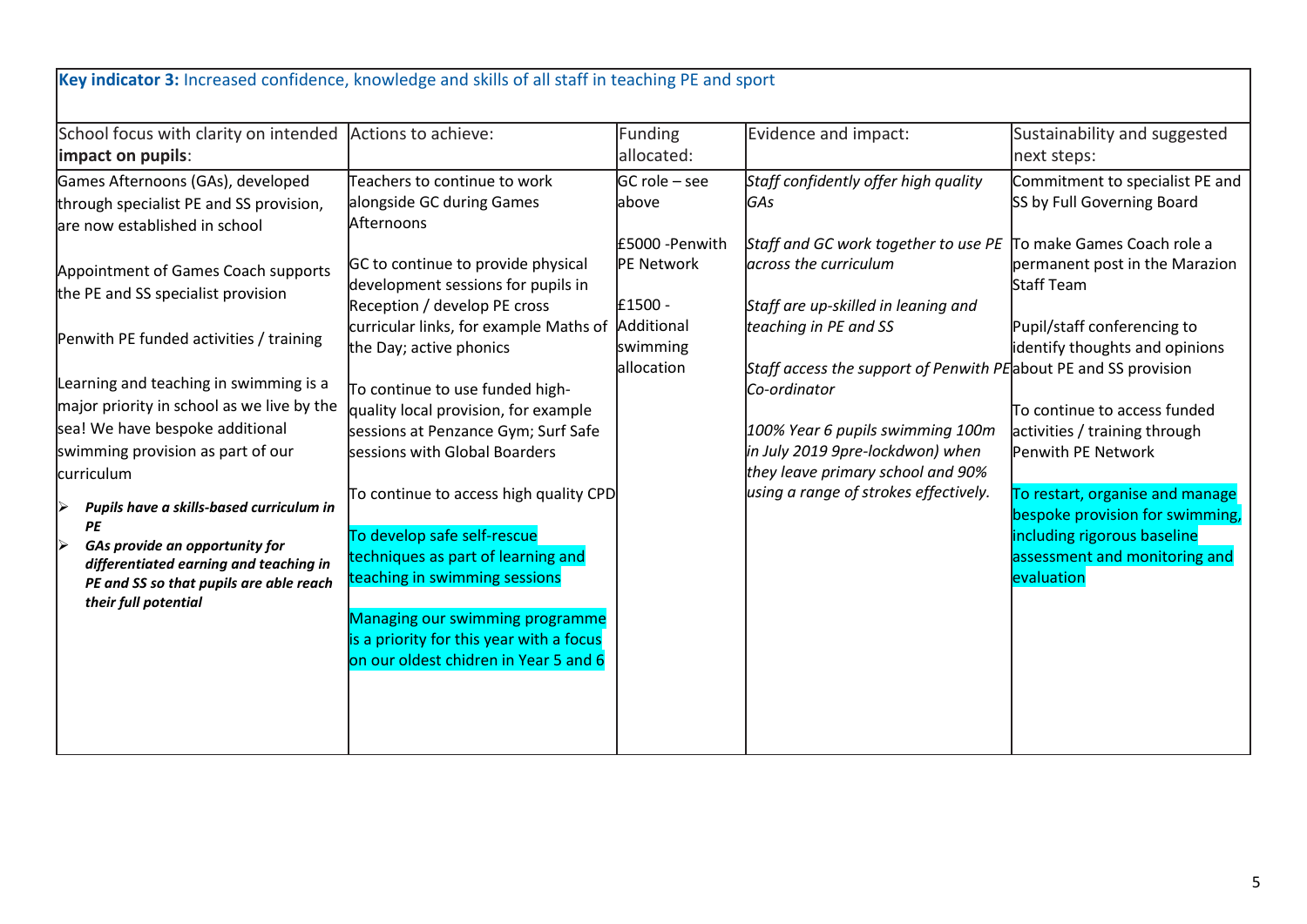| School focus with clarity on intended<br>impact on pupils:                                                                                                                                                                                                                                                                                                                                                                                                                                                                                                                                                                                                                                                                                                                               | Actions to achieve:                                                                                                                                                                                                                                                                                                                                                                                                  | Funding<br>allocated:                                                                                     | Evidence and impact:                                                                                                                                                                                                                                                                                                                                                                                                                                                                                                                                                                                    | Sustainability and suggested<br>next steps:                                                                                                                                                                                                                                                                                                                                         |
|------------------------------------------------------------------------------------------------------------------------------------------------------------------------------------------------------------------------------------------------------------------------------------------------------------------------------------------------------------------------------------------------------------------------------------------------------------------------------------------------------------------------------------------------------------------------------------------------------------------------------------------------------------------------------------------------------------------------------------------------------------------------------------------|----------------------------------------------------------------------------------------------------------------------------------------------------------------------------------------------------------------------------------------------------------------------------------------------------------------------------------------------------------------------------------------------------------------------|-----------------------------------------------------------------------------------------------------------|---------------------------------------------------------------------------------------------------------------------------------------------------------------------------------------------------------------------------------------------------------------------------------------------------------------------------------------------------------------------------------------------------------------------------------------------------------------------------------------------------------------------------------------------------------------------------------------------------------|-------------------------------------------------------------------------------------------------------------------------------------------------------------------------------------------------------------------------------------------------------------------------------------------------------------------------------------------------------------------------------------|
| In school: Elite Club; Energy Club; This<br>Girl Can Club as part of a wide range<br>of high quality after school clubs and<br>team training<br><b>Out of school:</b> High quality<br>competitions, fixtures and events<br><b>Broader experience:</b> for example<br>climbing wall; balanceability<br><b>Penwith PE: High Performance</b><br>Programme for elite athletes;<br>Biathlon; Swimming Gala (no club<br>swimmers); links to local exit routes:<br>Cornish Pirates; Ludgvan Cricket Club;<br>Penzance Tennis Club; Penzance Gym;<br>Global Boarders Surf Club; Marazion<br>Sailing Club<br>Pupils work in a nurturing and<br>Ⅳ<br>appropriate environment, which<br>includes a focus on fun and enjoyment<br>as well as hard work<br>Pupils are signposted to local exit routes | Timetable clubs across the school<br>year and include deployment of<br>the Sports Leaders<br>Develop intra-school competitions<br>Continue to work with Penwith PE<br>partnership of local schools<br>Continue to work with local sports $\frac{1}{2}700 -$ Global<br>clubs and promote local exit routes Boarders<br>Identify relevant opportunities for<br>pupils to have broader, more<br>ambitious opportunities | GC role – see<br>labove<br>Penwith PE<br>Network - see<br>labove<br>Gym<br>$E647 - broader$<br>experience | Pupils are able to reach their full<br>potential as there are a broad range<br>of sports and activities on offer<br>85%+ of pupils take part in at least 1<br>after school club<br>£1100 – Penzance <i>Pupils increase experience</i> ,<br>knowledge, skills and understanding,<br>working alongside primary and<br>secondary pupils from other schools<br>Pupils increase experience,<br>knowledge, skills and understanding<br>working alongside local clubs and<br>coaches<br>Pupils increase experience,<br>knowledge, skills and understanding<br>through broader, more ambitious<br>opportunities | To continue the role of GC,<br>building a strategic approach to<br>whole school broader<br>experiences<br>To continue to work closely with<br>Penwith PE Network and access<br>advice and support within this<br>cluster<br>To develop links with local<br>partner schools, including in<br>Penwith PE Network<br>To develop more links with local<br>clubs, increasing exit routes |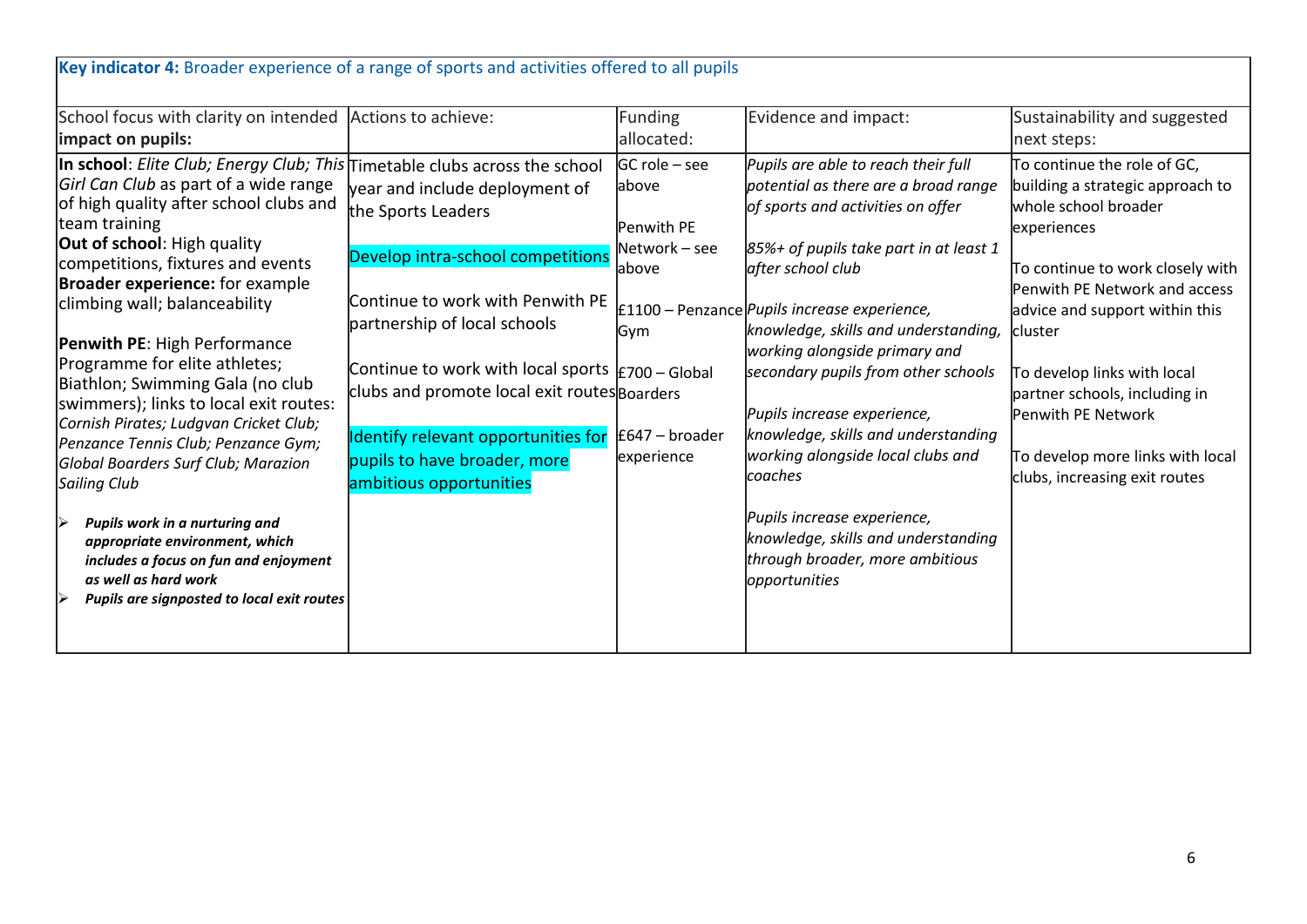| Key indicator 5: Increased participation in competitive sport                                                                                                   |                                                                                                                                    |                                                          |                                                                                                                                                                                                                                                    |                                                                                                        |
|-----------------------------------------------------------------------------------------------------------------------------------------------------------------|------------------------------------------------------------------------------------------------------------------------------------|----------------------------------------------------------|----------------------------------------------------------------------------------------------------------------------------------------------------------------------------------------------------------------------------------------------------|--------------------------------------------------------------------------------------------------------|
| School focus with clarity on intended Actions to achieve:<br>impact on pupils:                                                                                  |                                                                                                                                    | Funding<br>allocated:                                    | Evidence and impact:                                                                                                                                                                                                                               | Sustainability and suggested<br>next steps:                                                            |
| Cluster work with Penwith PE Network<br>Fixtures for A, B and sometimes C teams<br>Swimming Gala for non-club swimmers                                          | Access information from Penwith PE<br>network and attendance at<br>competitions and festivals<br>Timetable for intra-school events | lGC role – see<br>labove<br>lPenwith PE<br>Network - see | Pre-lockdown evidence and impact:<br>School Gold Mark for 2018-19<br>43 pupils of pupils took part in an                                                                                                                                           | GC role to continue to support<br>events and fixtures<br>Continued membership of<br>Penwith PE Network |
| <b>Biathlon event</b>                                                                                                                                           | To continue with some virtual events<br>that worked well in lockdown                                                               | labove                                                   | inter-school competition - 52% of KS2<br>pupils                                                                                                                                                                                                    | Continued partnership with local<br><b>schools</b>                                                     |
| Qualification for Cornwall School Games<br>Intra school events during the school<br>year<br>Pupils have more opportunities to take<br>part in competitive sport |                                                                                                                                    |                                                          | Representative teams:<br>A and B netball teams (mixed)<br>Rounders team (mixed)<br>A and B football teams (mixed)<br>Girls football team<br>Y3/4 football team (mixed)<br>Tag Rugby Team (mixed)<br>Cycling grass track team<br>Individual Events: | Minibus driver training and<br>qualification for GC                                                    |
|                                                                                                                                                                 |                                                                                                                                    |                                                          | <b>Athletics</b><br><b>Quad Kids</b><br>Swimming gala<br><b>Tennis</b><br><b>Badminton</b><br><b>Cross Country</b>                                                                                                                                 |                                                                                                        |